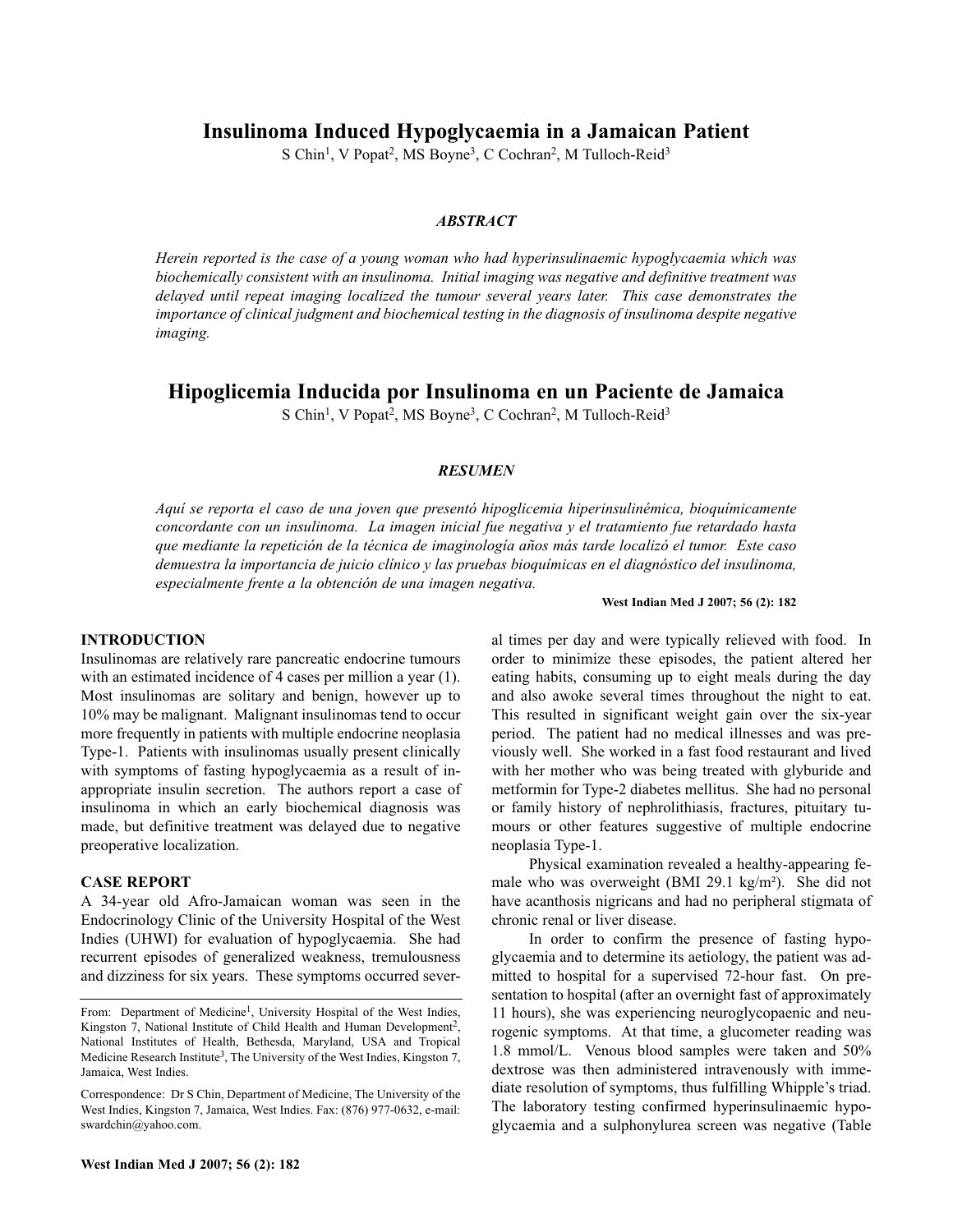1*)*. Proinsulin and ß-hydroxybutyrate tests were unavailable. The results of liver, renal and thyroid function tests were

Table 1: Results at termination of supervised fast (UHWI)

| <b>Result</b> | Normal range |
|---------------|--------------|
| 20            | < 6.1        |
| 45            | $6 - 27$     |
| 1026          | $298 - 1324$ |
| None detected |              |
| None detected |              |
| None detected |              |
| None detected |              |
| None detected |              |
| None detected |              |
|               |              |

normal and she had a normal cortisol response to a short 250 mcg ACTH stimulation test.

Based on these biochemical findings, the patient was diagnosed with an insulinoma. Abdominal imaging with computed tomography (CT) and magnetic resonance imaging (MRI) with gadolinium failed to demonstrate a pancreatic mass, so surgery was not performed. She continued to be followed in the Endocrinology Clinic and was subsequently referred to the National Institutes of Health (NIH) five years after the initial diagnosis for tumour localization and surgery.

At the NIH, the patient underwent supervised fasts on consecutive days, the results of which are shown in Table 2.

| Table 2: |  |  | Results of supervised fasts (NIH) |  |  |  |
|----------|--|--|-----------------------------------|--|--|--|
|----------|--|--|-----------------------------------|--|--|--|

|                       | Day 1        |      | Day 2        |      |
|-----------------------|--------------|------|--------------|------|
|                       | <b>Start</b> | End  | <b>Start</b> | End  |
| Glucose (mmol/L)      | 3.1          | 13   | 3.8          | 1.2  |
| Insulin $(uIU/ml)$    | 127          | 212  | 56.2         | 63   |
| $C$ -peptide (pmol/L) | 2286         | 2352 | 1789         | 1789 |

During the first fast, she experienced symptomatic hypoglycaemia after two hours with venous glucose 1.3 mmol/L, insulin 212 uIU/ml, C-peptide 2352 pmol/L and proinsulin 0.75 ng/mL. This unusually high fasting insulin concentration raised the suspicion of factitious hypoglycaemia due to exogenous insulin administration or sulphonylurea use. A sulphonylurea screen was negative and the patient denied insulin use. During the second fast, she became symptomatic after 12 hours with venous glucose 1.2 mmol/L, insulin 63 uIU/ml and C-peptide 1789 pmol/L. These results were consistent with endogenous hyperinsulinism secondary to an insulinoma and preoperative localization was undertaken. Imaging studies performed included an abdominal CT scan (Fig. 1) which showed a 2.9 cm hypervascular mass in the body of the pancreas and MRI which showed a contour bulge in the same area. Calcium-stimulated angiography (Fig. 2) was then performed, showing a 'step-up' in the proximal splenic artery and the superior mesenteric artery suggestive of a lesion in the head or neck of the pancreas.



Fig. 1: Abdominal computed tomography scan showing a 2.9 cm hypervascular mass in the body of the pancreas.



Fig. 2: Calcium-stimulated angiogram showing a 'step-up' in the proximal splenic artery (Fig. 2a) and the superior mesenteric artery (Fig. 2b).

At surgery a 1.8 x 1.5 cm mass was noted at the neck of the pancreas. Distal pancreatectomy was performed. A neuroendocrine tumour was confirmed on frozen section and immunohistochemistry was positive for glucagon, insulin, chromogranin and synaptophysin and focally positive for somatostatin (Fig. 3a–3c).



Fig. 3a: The islet cell adenoma at the left contrasts with the normal pancreas with islets at the right.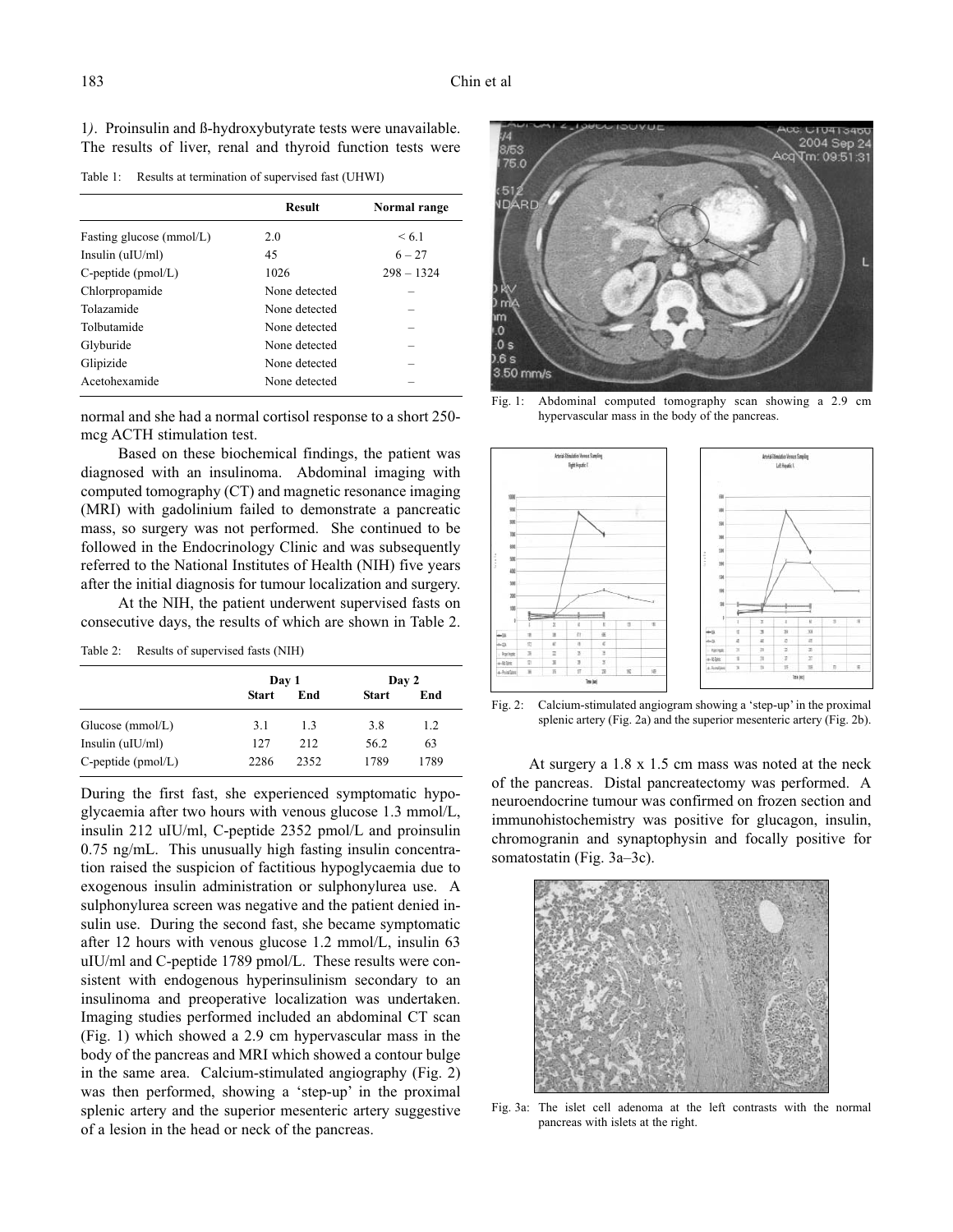

Fig. 3b: Immunohistochemical stain for insulin in the insulinoma (insulin stains brown).



Fig. 3c: Immunoperoxidase staining: on the right, antibody to insulin, on the left, antibody to glucagon.

Postoperatively, the patient developed hyperglycaemia (glucose 13.9 – 16.7 mmol/L) requiring insulin therapy, initially by intravenous infusion and then by subcutaneous injections. She was discharged from the NIH on 10 mg glyburide daily.

On her return to Jamaica, she implemented healthy lifestyle changes (avoiding sweets and fatty food, doing regular exercise), resulting in significant weight loss. The glyburide was discontinued after two months. At her most recent evaluation, her BMI was 20.7 kg/m2, HbA1c 5.9% and fasting glucose 5.2 mmol/L. She had impaired glucose tolerance on an oral glucose tolerance test. At the time of writing, 12 months after surgery, she has continued to remain free of hypoglycaemic symptoms.

### **DISCUSSION**

The diagnosis of insulinoma is based on Whipple's triad *ie* typical symptoms of hypoglycaemia induced by fasting, demonstration of hypoglycaemia (*ie* plasma glucose # 2.8 mmol/l) at the time of symptoms and prompt reversal of symptoms after glucose administration, in the presence of inappropriately high or normal insulin, proinsulin and Cpeptide (2).

The supervised 72-hour fast is the gold standard test for the diagnosis of insulinoma. The test is necessary to document hypoglycaemia and its relationship to the patient's symptoms, as well as to demonstrate inappropriate insulin concentration in the face of hypoglycaemia. Levels of plasma glucose, insulin, C-peptide and proinsulin are measured simultaneously at baseline and at intervals throughout the fast (Table 3). The fast should be terminated when patients

Table 3: Diagnosis interpretation of the results of a 72-hour fast

| <b>Diagnosis</b>     |     | Insulin C-peptide Proinsulin | Sulphonylurea in<br>plasma or urine |
|----------------------|-----|------------------------------|-------------------------------------|
| Exogenous<br>insulin | ተ ተ | ↓                            |                                     |
| Insulinoma           | ↑   | ↑                            | -                                   |
| Sulphonylurea<br>use | ↑   | ↑                            | $\pm$                               |

 $\uparrow$  = increased;  $\downarrow$  = decreased

have symptoms or signs of hypoglycaemia and simultaneously have fasting glucose in the hypoglycaemic range (# 2.8 mmol/L). At the end, the plasma levels of glucose, insulin, C peptide, proinsulin, ß-hydroxybutyrate and sulphonylurea are measured. Details of the standardized protocol are available in reviews (3).

It has been proposed that the 48-hour fast should replace the 72-hour fast as the new diagnostic standard (4). In a retrospective analysis of data from 127 patients with insulinoma, 120 (94.5%) had their fasts terminated by 48 hours. Seven patients were fasted beyond 48 hours. Re-evaluation of the data from their fasts revealed that these seven patients actually had subtle neuroglycopaenic symptoms and glucose and insulin concentrations diagnostic of insulinoma by 48 hours and could have had earlier termination of their fasts. Hirshberg *et al* concluded that with the currently available insulin and proinsulin assays, the diagnosis of insulinoma can be made within 48 hours (4). Our patient was hypoglycaemic prior to the beginning of the first test and when tested at each of the subsequent occasions became hypoglycaemic within 2 and 12 hours of beginning the fast.

An important differential diagnosis for insulinoma is factitious hypoglycaemia due to oral hypoglycaemic agents as both have elevations of insulin and C-peptide. A sulphonylurea screen is thus essential to differentiate sulphonylureainduced hypoglycaemia from that due to insulinoma. However, current sulphonylurea assays fail to detect the new generation sulphonylureas (*eg* glicazide, glimepiride) and non-sulphonylurea hypoglycaemic agents (*ie* nateglinide, repaglanide). There have been at least two published case reports in which patients had elevated insulin and C-peptide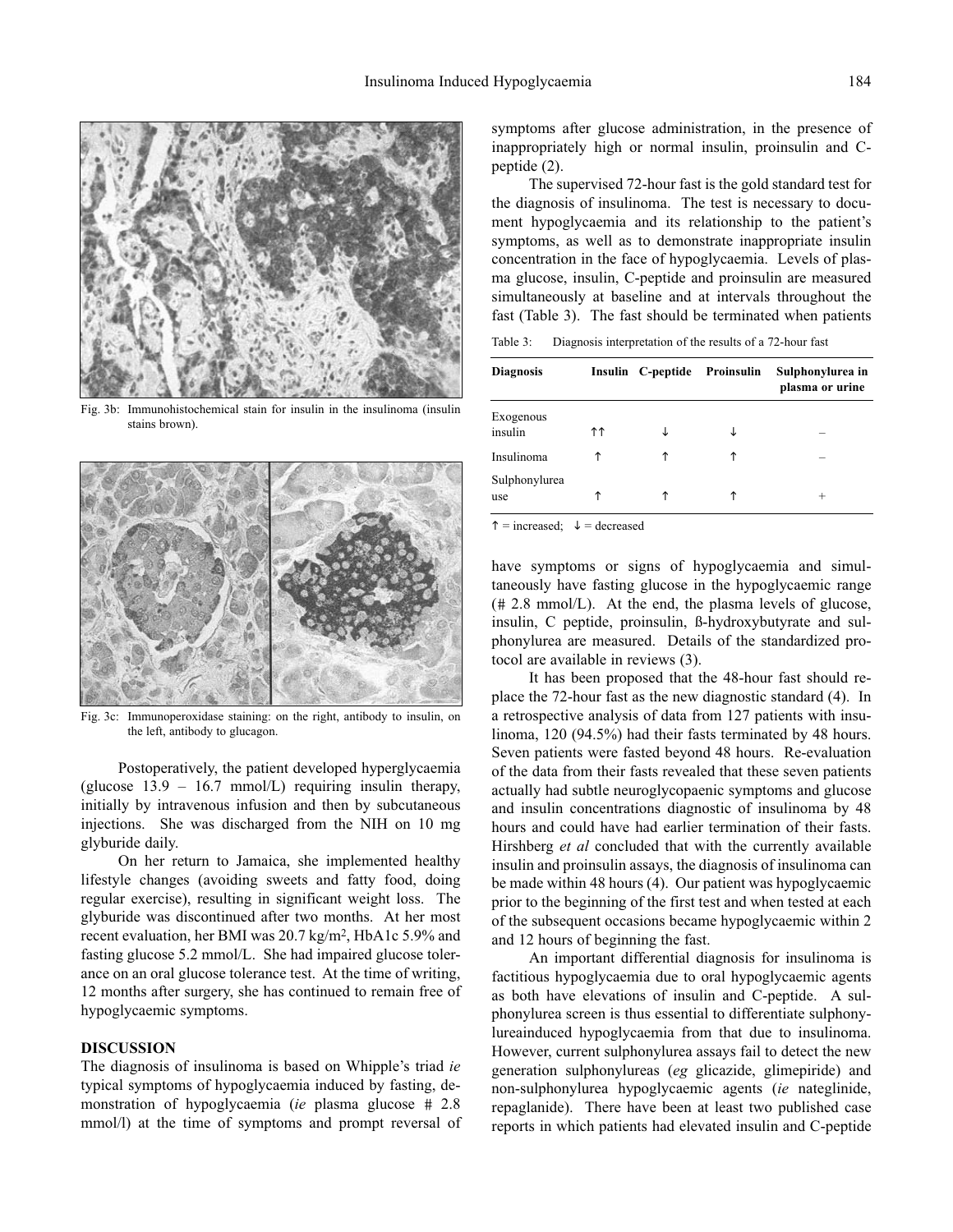levels, and negative sulphonylurea screens but were subsequently found not to have insulinomas. The underlying problem was factitious hypoglycaemia due to repaglinide in one case (5) and glimepiride in the other (6).

The possibility of factitious hypoglycaemia was considered in this patient due to unusually high fasting insulin levels. It was unlikely that she was surreptitiously using exogenous insulin since she did not have the typical suppression of C-peptide levels (7). Sulphonylurea screens were negative on repeated occasions, but as discussed previously she could still have been using newer insulin secretagogues. Proinsulin is not usually suppressible in patients with insulinoma, but is suppressible in non-insulinoma patients at the end of the diagnostic fast (4). Consequently, our patient's marked, non-suppressible hyperproinsulinaemia (proinsulin of 0.75ng/mL, normal, 0–0.2) was in keeping with insulinoma rather than factitious hypoglycaemia. The reason for the unusually high fasting insulin is still not clear. One possible explanation is that there was some degree of insulin resistance (resulting from weight gain) which contributed to the high fasting insulin level at baseline.

The reliability of the biochemical data in the diagnosis of insulinoma is extremely important, because of the relative ineffectiveness of non-invasive tumour localization techniques, as discussed later. Evaluation of retrospective biochemical data from 46 cases of histologically confirmed insulinoma showed that the insulin concentrations alone were equivocal in 17% of cases (8). The addition of C-peptide values clarified the diagnosis in about 50% of the borderline cases, whilst ketone (ß-hydroxybutyrate) concentrations were low during the prevailing hypoglycaemia in all cases. The combination of the three tests was suggested as the most effective method for the biochemical diagnosis of hypoglycaemia due to insulinoma (8). An increased percentage of the proinsulin-like component (%PLC) and proinsulin are characteristic of insulinomas. The older and more cumbersome method, the %PLC, expresses proinsulin values as a per cent of the total immunoreactive insulin when each component is measured against an anti-insulin antibody. The newer and less cumbersome method is to measure proinsulin directly (9). In a series of 98 patients with proven insulinoma, it was found that 85 patients (87%) had proinsulin  $\frac{1}{2}$  0.2 ng/ml (10). Proinsulin measurement is especially useful in making a diagnosis of insulinoma when the tumour retains some residual sensitivity to glucose and the insulin levels may become suppressed during hypoglycaemia. Proinsulin should ideally be measured at the beginning and the termination of the fast (9).

Once the biochemical diagnosis of insulinoma is established, localization of the tumour is the next step; this may be done preoperatively or intra-operatively. Preoperative localization modalities include selective arteriography, ultrasound, transgastric endoscopy, CT, magnetic resonance imaging (MRI), radionuclide scanning, transhepatic venous catheterization and calcium-stimulated angiography with catheterization of hepatic veins.

Despite the many attempts aimed at localizing insulinomas, these tumours remain undetected in approximately 40% of patients (11). The need for accurate preoperative localization is a matter of debate. Boukhman *et al* evaluated the sensitivities of tumour localization with various techniques (12). The sensitivities of tumour localization with arteriography, CT, preoperative ultrasonography, MRI, MRI with gadolinium contrast, transhepatic venous sampling, intra-operative palpation of the pancreas and intra-operative ultrasonography were 47%, 24%, 50%, 30%, 40%, 55%, 76% and 91% respectively. Intra-operative ultrasound was therefore more sensitive than pre-operative and other intraoperative techniques for localizing insulinoma. Boukhman *et al* concluded that the currently available pre-operative localization tests are not reliable enough to be recommended when intra-operative ultrasonography is available.

However, most centres recommend some kind of preoperative imaging in order to minimize and guide the surgical intervention, and to disclose cases of multiple tumours or metastatic disease (13). In a series of 25 patients with surgically proven insulinomas, selective intra-arterial calcium stimulation with hepatic venous sampling was the most sensitive of the preoperative localizing studies (88%) (14). Additional C-peptide gradients may also be helpful in assessing the location of a tumour (15). The initial imaging studies for our patient (CT and MRI abdomen) were negative for a pancreatic mass lesion. Repeat CT and MRI at the NIH did reveal the tumour, however this was done five years after the initial study. While it is well known that these modalities are operator and equipment-dependent, and are expected to have a higher yield in a highly specialized centre, the five years time lapse could have resulted in significant growth of an initially small undetectable tumour to within the limits of detection. Preoperative localization with selective intra-arterial calcium stimulation was successful in this case.

In conclusion, the diagnosis of insulinoma is based on clinical suspicion and biochemical testing. Surgery should not be delayed in the patient with negative imaging studies as the best means of tumour localization is with intra-operative ultrasound.

### **ACKNOWLEDGEMENTS**

We thank Dr Philip Gorden of the National Institute of Diabetes and Digestive and Kidney Diseases, National Institutes of Health, Bethesda for his helpful comments in the preparation of this manuscript. This investigation was supported in part by the Intramural Research Program of the NIH, NIDDK.

### **REFERENCES**

1. Service FJ, McMahon MM, O'Brien PC, Ballard DJ. Functioning insulinoma – incidence, recurrence, and long-term survival of patients: a 60-year study. Mayo Clin Proc 1991; **66:** 711–9.